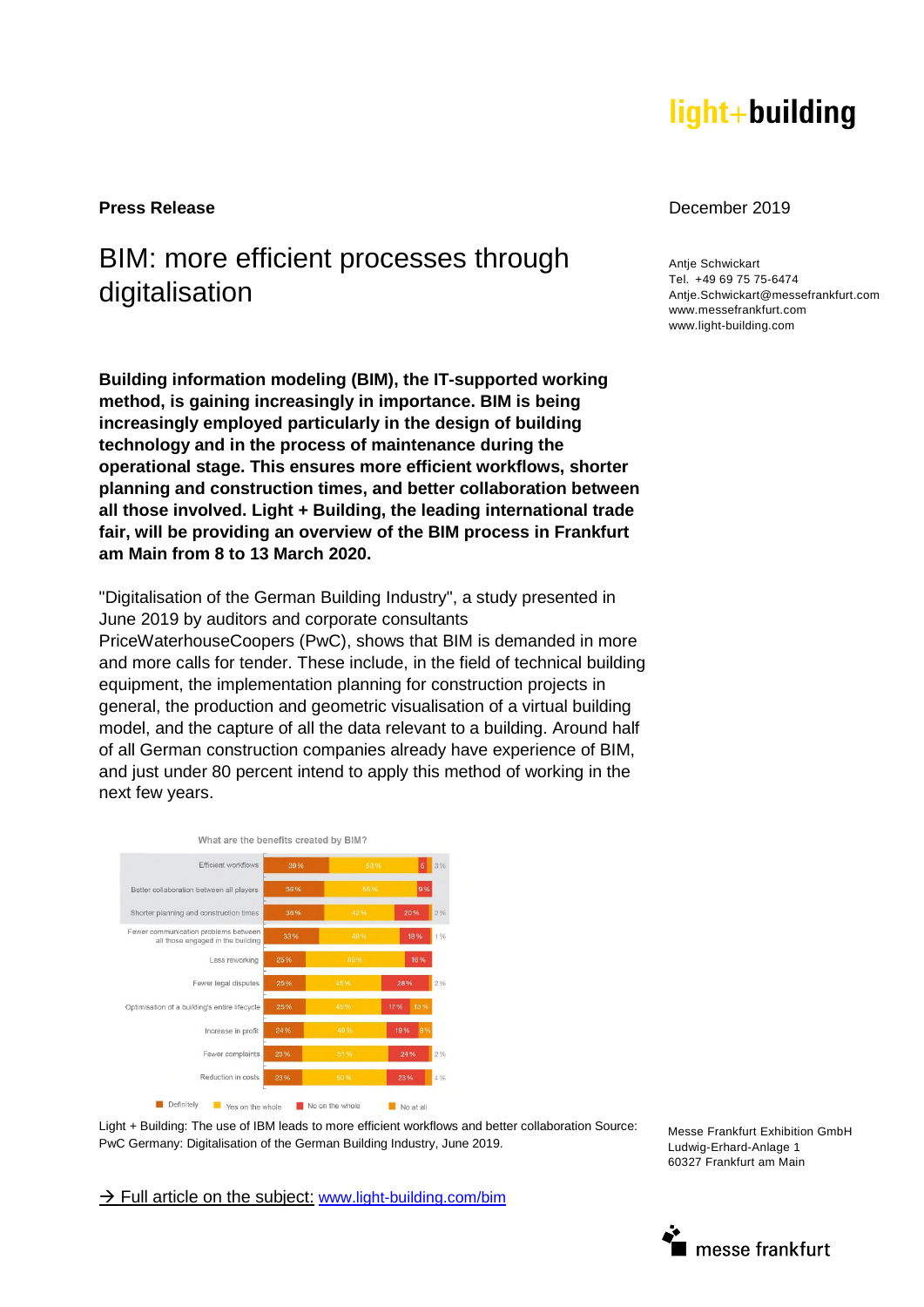### **All participants must implement BIM now**

If engineering practices, architects, construction companies and installers aim to remain in the market in future, they should orchestrate and develop their BIM expertise now. The opinion is frequently heard, however, that 3D planning is already a BIM integration. André Pilling, managing shareholder of corporate consultancy DEUBIM GmbH and author of a guide to BIM, complains at the lack of information management. "Time is pressing. A planner or an architect will only be able to handle a BIM project successfully by using structured information management and the developer only by using the specifications set out in "Client Information Requirements (CIR)."

Through open standards and specifications for BIM it will be possible in future for a database encompassing all manufacturers to make planning easier. It will promote standardisation and provision of product data in compliance with the buildingSmart Data Dictionary (bSDD). On the international characteristic-features server, for example, the illumination level of an illuminant will be given an unambiguous international code, which each manufacturer will use as its orientation. In this way planners, trade workers and operators will have a unique and traceable documentation and revision system during the operating stage up to maintenance planning and beyond the lifecycle."

## **Top theme "Pioneering": BIM at Light + Building**

Under the top theme of "Pioneering" Light + Building will be bringing together products and solutions which offer great opportunities, but which are not fully established in the market. These include "Digital twin – BIM", a cross-trades interface for all players engaged in system integration. At the leading international trade fair, which will be taking place in Frankfurt from 8 to 13 March 2020, visitors will find in Hall 9.0 a neutral information platform on the subject of BIM. It will present the BIM process as it operates along the whole "planning – building – operating" value-added chain, and experts will be available to respond to all subjects and questions. An interactive guide will help the visitor to navigate through the wealth of information.

#### **Press releases & images:**

[www.light-building.com/press](http://www.light-building.com/presse)

#### **Social media:**

[www.light-building.com/facebook](http://www.light-building.com/facebook) [www.light-building.com/twitter](http://www.light-building.com/twitter) [www.light-building.com/youtube](http://www.light-building.com/youtube) [www.light-building.com/linkedin](http://www.light-building.com/linkedin)  [www.instagram.com/building.technologies.messeffm](http://www.instagram.com/building.technologies.messeffm)

> Light + Building The world's leading trade fair for lighting and building services technology Frankfurt am Main, 8 to 13 March 2020